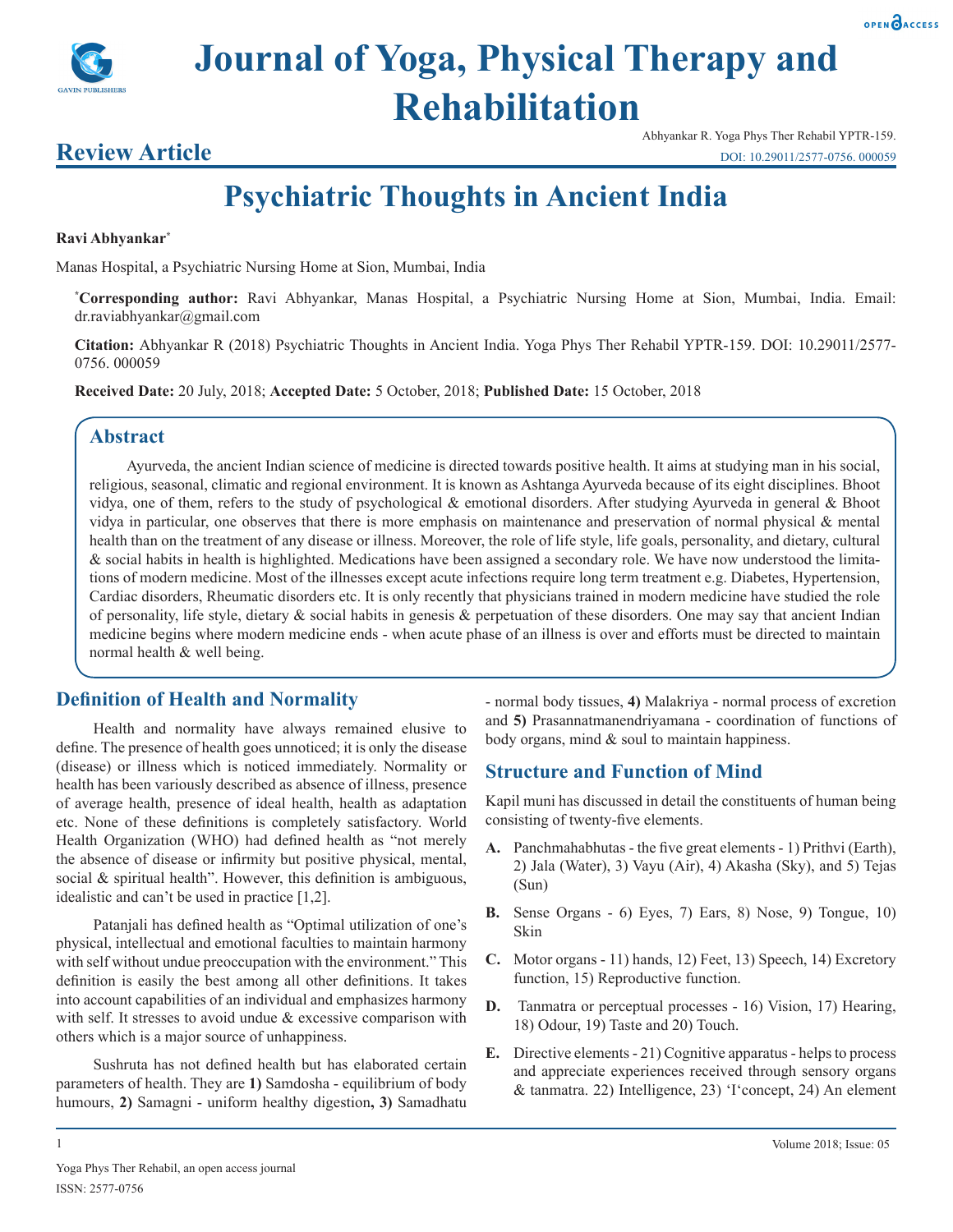which is source of all, and 25) An element which directs, creates, maintains & organizes.

Patanajli has observed that there is a constant rhythmic interaction & harmony between all the element of mind i.e. Cognitive apparatus, Psychological self, Physical self and Social self (Figure 1). The shat ripus (six foes) - Kama (lust), Krodha (anger), Lobha (greed), Mada (Pride or aggression), Moha (desire), and Matsar (jealousy) or the primary instincts increase the vulnerability of an individual. These can be compared to the Id in Freudian terms.



**Figure 1**: Patanjali's Concept of Mind. Cognitive apparatus (I sense) is superimposed by psychological self which in turn is superimposed by physical self & social self.

#### **Life Style and Life Goal**

An individual was prescribed certain nodal functions according to his age & social status; which were known as the four Ashramas. The Brahmacharyashrama covered late childhood, adolescence and young adulthood. The person was supposed to reside with his teacher (and teacher's family) along with other students known as Gurukul (clan of the teacher). Besides formal education they were taught martial arts, religion & morality. The teacher taught the students according to their ability, aptitude & inclination. A student was also expected to participate in the day to day household chores cooperatively with other students.

In Grihasthashrama, an individual got married, established his household & raised his family. He was directed to pursue Dharma (Religion), Artha (money), Kama (sex) and Moksha (Enlightenement & Emancipation of soul). In Vanprasthashrma, the individual was supposed to relinquish his desires in the material world and retreat to a quiet place. He still maintained interest in his family affairs & offered counsel & guidance whenever solicited. In Sanyasashrama, the detachment from the worldly affairs was complete and the person spent his time in spiritual activities & in contemplation. If this system is followed today, the problem of generation gap and disturbed family relationship would be greatly reduced.

The Chaturvarna (four categories) system emphasized that a person takes up a vocation which suited his temperament, physical & intellectual abilities. The four basic vocational categories were Brahman (engaged in religious, philosophical & intellectual activities), Kshatriya (engaged in physical activities & in defense - warrior clan), Vaishya (engaged in trading, farmimg, artisan etc) and Shudra (engaged in menial labor). Of course over a period of time this system degenerated and became a tool of exploitation and discrimination against the weak. Each basic vocational type advocated an archetypal mode to achieve Moksha. Brahmans were advocated Bhakiyoga, Kshatriyas Karmayoga & Vaishyas Rajayoga.

A person was extorted to keep only a quarter of his earning for himself, second quarter for any unsolicited guest (symbolizing the needy & underprivileged individual), third quarter for cow (symbolizing mother earth & concern for animal kingdom) and the last quarter for the priest (symbolizing the religion & the state). This system is not much different from the present day direct  $\&$ indirect taxation! There were some philosophers like Charvak who advocated materialism. His advice was to enjoy life here & now without any regards for the consequences or the future. - Rinam kritva ghritam pibet (May you borrow and enjoy ghee). Though some did follow such bohemian life style, it was not a standard practice.

#### **The System of Trigunas & Tridoshas**

The complementary triad of Trigunas (Sattva, Rajas & Tamas) and Tridoshas (Vata, Kapha & Pitta) represent dimensions of personality & constitution respectively. The food & diet were also classified according to this system to indicate foods which facilitate or inhibit the gunas or doshas.

#### **Trigunas or Personality Types**

- **A)** Satvika intellectual, pure, strong, healthy, possessing long life & equanimity.
- **B)** Rajasik emotional, passionate, fiery & restless.
- **C)** Tamasik vegetative, ignorant, dull. (comparable to mental retardation)

#### **Tridoshas or Constitutional Types**

- **A)** Vata ashthenic body build, tall & lean.
- **B)** Pitta pyknic body build, short & obese.
- **C)** Kapha athletic body build, muscular, well built.

Effect of food - Food should be consumed to subdue the dominant element. Satvik guna is facilitated by food which is sweet, agreeable to taste. Rajasik guna is facilitated by sour, pungent, salty, spicy food. Tamasik guna is facilitated by stale, foul smelling food. Vata dosha is subdued by sweet, sour & salt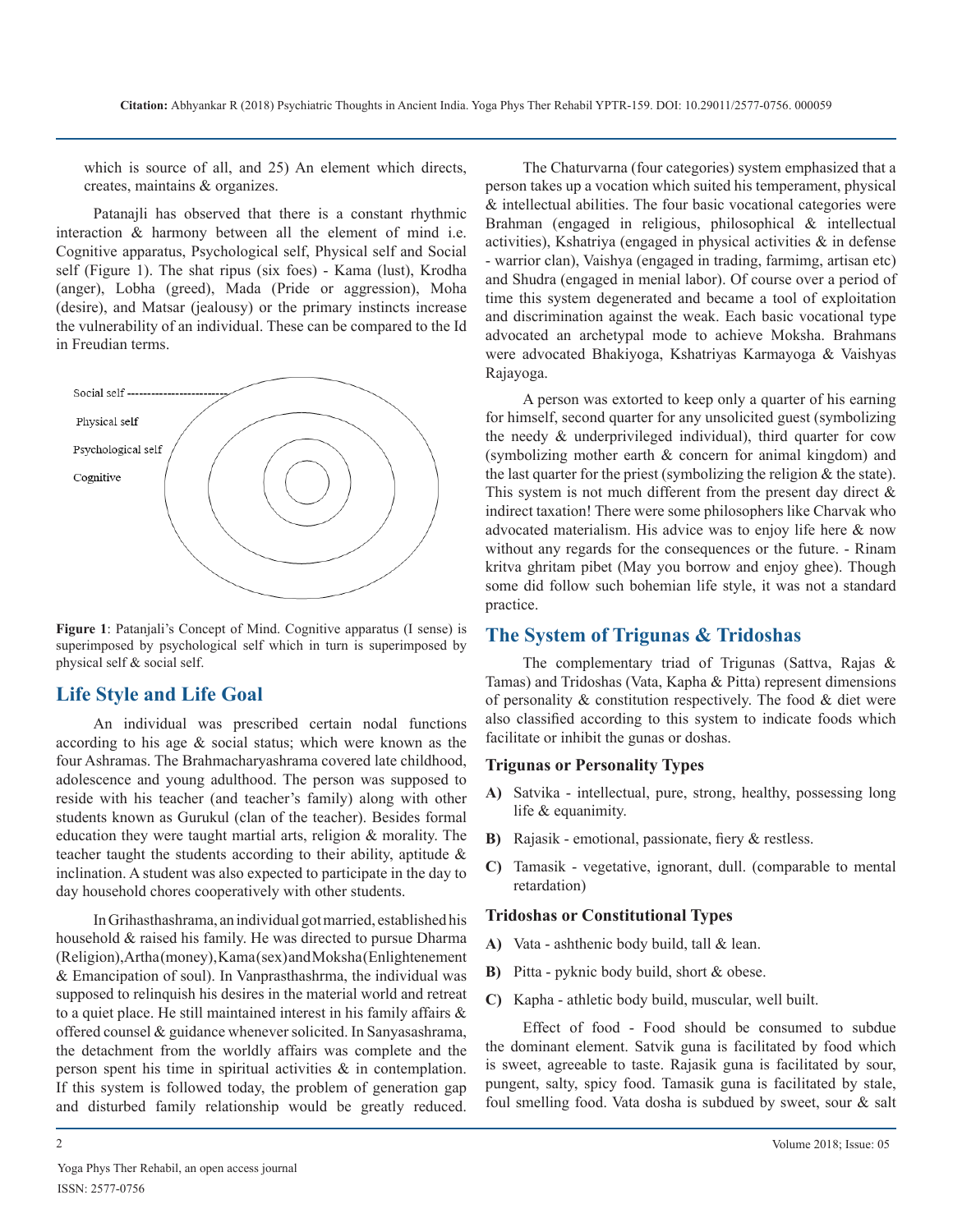and is aggravated by pungent, bitter & astringent food. Kapha is subdued by pungent, bitter & astringent and is aggravated by sour & salty food. Pitta is subdued by astringent, sweet & bitter, and aggravated by pungent, sour & salt.

#### **Psychiatric Disorders**

Unmad was the term for psychosis. Mental disorders were named after Gods & devils. The terminology & clinical picture does not correlate well with the modern terms. However approximate & loose correlation is as follows - Endogenous disorders were provoked by humour or tridoshas. They are a) Vatonmad - similar to schizophrenia, b) Pittonmad - mania, c) Kaphonmad - depression, and d) Tridoshanmad - Depression. Exogenous disorders resembling schizophrenia were - Bhujang graha vyadhi, Rakshasa graha vyadhi, Pishachha graha vyadhi, asura graha vyadhi etc. Those resembling mania were - Daiva graha vyadhi, Yaksha graha vyadhi & Gandharva graha vyadhi. Pitru graha vyadhi resembled depression [3].

The following factors were described as causative:

**1)** weak will & nervous temperament; **2)** wrong diet**; 3)** Lack of healthy habits; indulgence in wrong activities; **4)** preoccupation with shat ripus; **5**) preoccupation with something; **6)** exhaustion and **7)** demonological possessions.

#### **Yoga and Mental Health**

Patanjali defines Yoga as Chitta Vritti Nirodha (Regulation of the turbulent forces of the mind). Abhyasa (Regular practice) and Vairagya (detachment) are essential to master Yoga. Yoga aims to lessen the five kleshas (afflictions) i.e. avidya (ignorance), asmita (egotism), raga (personal likes), dwesha (personal dislikes) and abhinivesha (possessiveness). Yoga consists of eight steps (Ashtanga Yoga). The first two, Yama & Niyama are social & ethical in nature. The next three Asana, Pranayama & Pratyahara are methods to discipline the mind. The last three, Dharana, Dhyana & Samadhi are crucial for enlightenment, emancipation of soul & to be with the God almighty [4].

- **1.** YAMA comprises of five abstensions. a) Ahinsa (non violence), b) Satya (truthfulness), c) Asteya (not stealing or avoidance of misappropriations in thought  $\&$  action), d) Brahmacharya (sexual abstinence, some interpret as regulated sexual activity) and e) Aparigraha (non acquisitiveness).
- **2.** NIYAMA has five observances. a) Shauch (purity in thought, word & action), b) Santosh (contentment), c) Tapas (self-denial, not to pamper body), d) Swadhyaya (self-enlightenment, objective study of self) and e) Ishwara pranidhana (submission to God's wil, being one with the God).
- **3.** ASANA right posture conducive for meditation.
- **4.** PRANAYAMA right breathing technique, regular, slow, deep breathing with proper pauses.
- **5.** PRATYAHARA to keep one away from distracting stimuli so as not to disturb meditation.
- **6.** DHARANA concentration
- **7.** DHYANA meditation
- **8.** SAMADHI the ultimate step which implies contemplation leading to enlightenment

#### **Gita and Mental Health**

Gita along with upanishadas and Brahmasutras form Prasthan trayi (scriptural trinity, helpful in the journey towards enlightenment. Gita is based partly on Ishavasyopnishad & Kathopnishad and on the philosophical systems of Sankhya & Yoga. The eighteen chapters of Gita with over seven hundred verses form an inset in the Bhishma parva of Mahabharata. Gita period is interpolated between the end of Upanishadic period and the elaboration of shat darshanas (six systems of Indian philosophy - Sankhya, Yoga, Nyaya, Vaiseshika, Mimansa & Vedanta) i.e. around the  $3^{rd}$  &  $4^{th}$  century B.C [5].

Gita is the forerunner of modern concept of tripartite mental functions, namely cognition (dnyana), conation (karma) and affect (ichcha or emotionally tinged desires or Bhakti). The inaugural verse of Gita, which incidentally is the only one from Dhritarashtra - "Gathered together at Kurukshetra, the field of religious activities, what, O Sanjaya, did my war inclined sons & those of Pandu do "Is a fine and elegant simile that epitomizes the natural state of affairs of human mind and the disturbing forces within it. The mind is like a veritable battle field. The whole of Gita is in reply to this question. The personality in Gita is compared to a chariot drawn by horses - the horses represent the senses, & buddhi is the charioteer, the reins denote the mind. Gita advocates the attainment of a state of evenness of mind - Samatham, its steadiness - Sthit pradnya and peace - Shanti.

Gita illustrates exemplary psychotherapy. Lord Krishna represents the master healer of the minds of humanity while Arjuna symbolizes the person in a state of anguish. Gita depicts the arousal of gloomy & dejected Arjuna who is torn between intellectual doubts, ethical dilemma and filial bondage. Arjuna's arousal is from three areas of inactivity - from ignorance to knowledge, from apathy to a positive feeling and from inertia to purposeful activity. It is important to note that the healer Lord Krishna did not force the ideas but suggested that certain things have been discussed  $\&$ it was up to Arjuna to act as he likes. (Yatha ichchati tatha kuru). In psychotherapy to the client is not taught or forced to do certain things but is encouraged to choose positive & viable option after intellectual and emotional discussion. The final decision to act